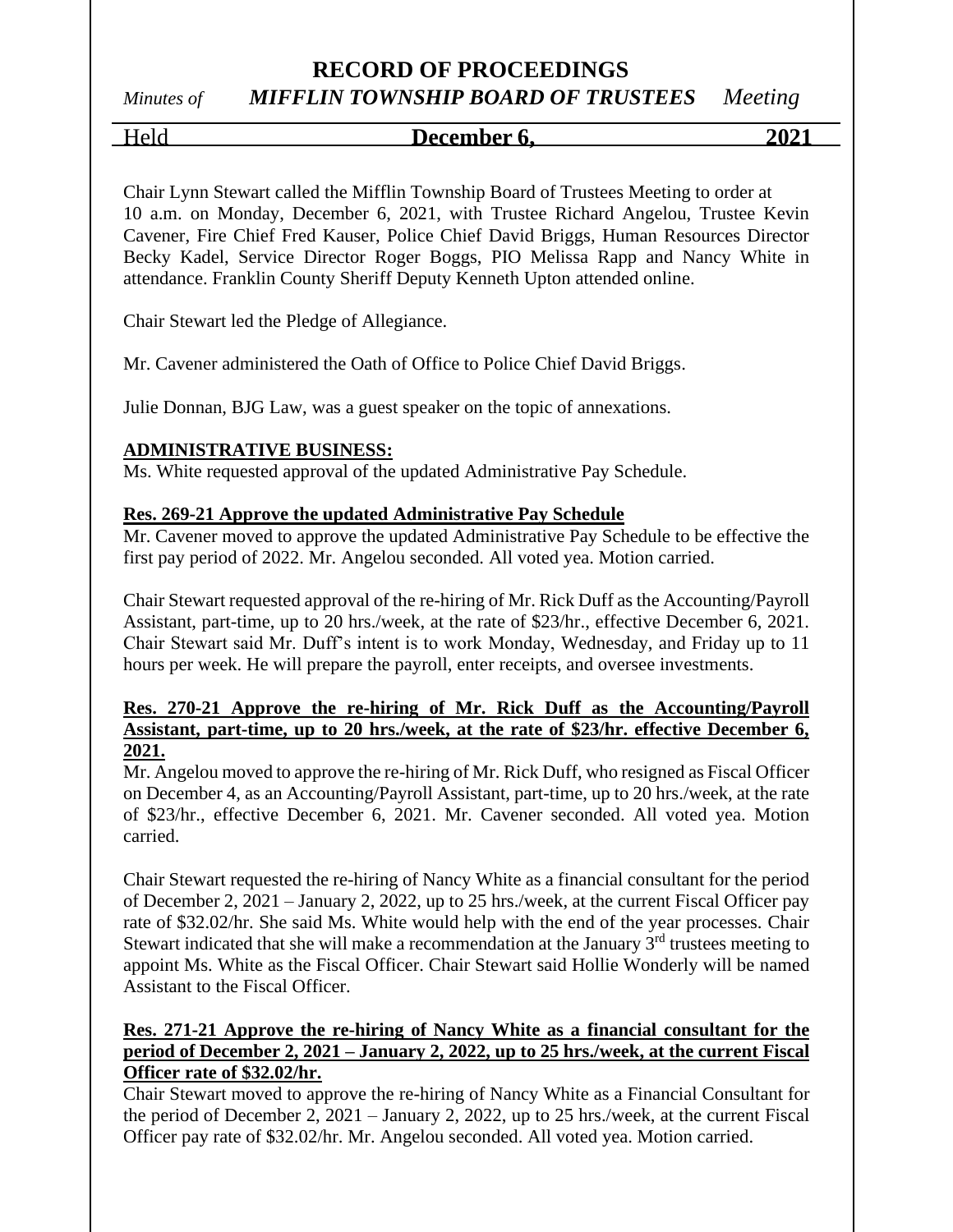# *Minutes of MIFFLIN TOWNSHIP BOARD OF TRUSTEES Meeting*

Held **December 6, 2021**

Chair Stewart said Melanie Barnette is in the new role of Administrative Services Coordinator. Ms. Barnette will oversee the administrative office, coordinate meetings, and handle any necessary items for Fire Administration as well as assisting HR, PIO and the trustees.

Ms. White requested the approval of the MOU between Mifflin Township and the City of Gahanna.

#### **Res. 272-21 Approve the MOU between Mifflin Township and the City of Gahanna.**

Chair Stewart moved to approve the MOU between Mifflin Township and the City of Gahanna. Mr. Cavener seconded. All voted yea. Motion carried.

Ms. White requested the approval to repair the chiller condenser compressor by Speer Mechanical in the amount of \$35,285.00.

### **Res. 273-21 Approve the repair of the chiller condenser compressor by Speer Mechanical in the amount of \$35,285.00.**

Mr. Angelou moved to approve the repair of the chiller condenser compressor by Speer Mechanical in the amount of \$35,285.00. Mr. Cavener seconded. All voted yea. Motion carried.

## **TRUSTEES COMMENTS:**

Each of the trustees thanked every employee for their hard work this year. Chair Stewart said she would like to apologize for the insensitive remark she made at a past trustees meeting in which she hurt the feelings of others. She said she is sincerely sorry.

#### **MINUTES:**

#### **Res. 274-21 Approve the November 16, 2021, Meeting Minutes**

Mr. Cavener moved to approve the November 16, 2021, Meeting Minutes. Mr. Angelou seconded. All voted yea. Motion carried.

#### **CORRESPONDENCE:**

None.

#### **FISCAL:**

Ms. White requested the approval of the CLOUT membership renewal with a fee of \$200.00.

#### **Res. 275-21 Approve the CLOUT membership renewal in the amount of \$200.00.**

Chair Stewart moved to approve the CLOUT membership renewal, in the amount of \$200.00. Mr. Angelou seconded. All voted yea. Motion carried.

Ms. White said the 2021 proceeds from the Gahanna TIFF were \$205,039, up from \$164,200 the year prior. Ms. White said the Franklin Co. Auditor refunded \$26,516.92 in auditor fees for 2021.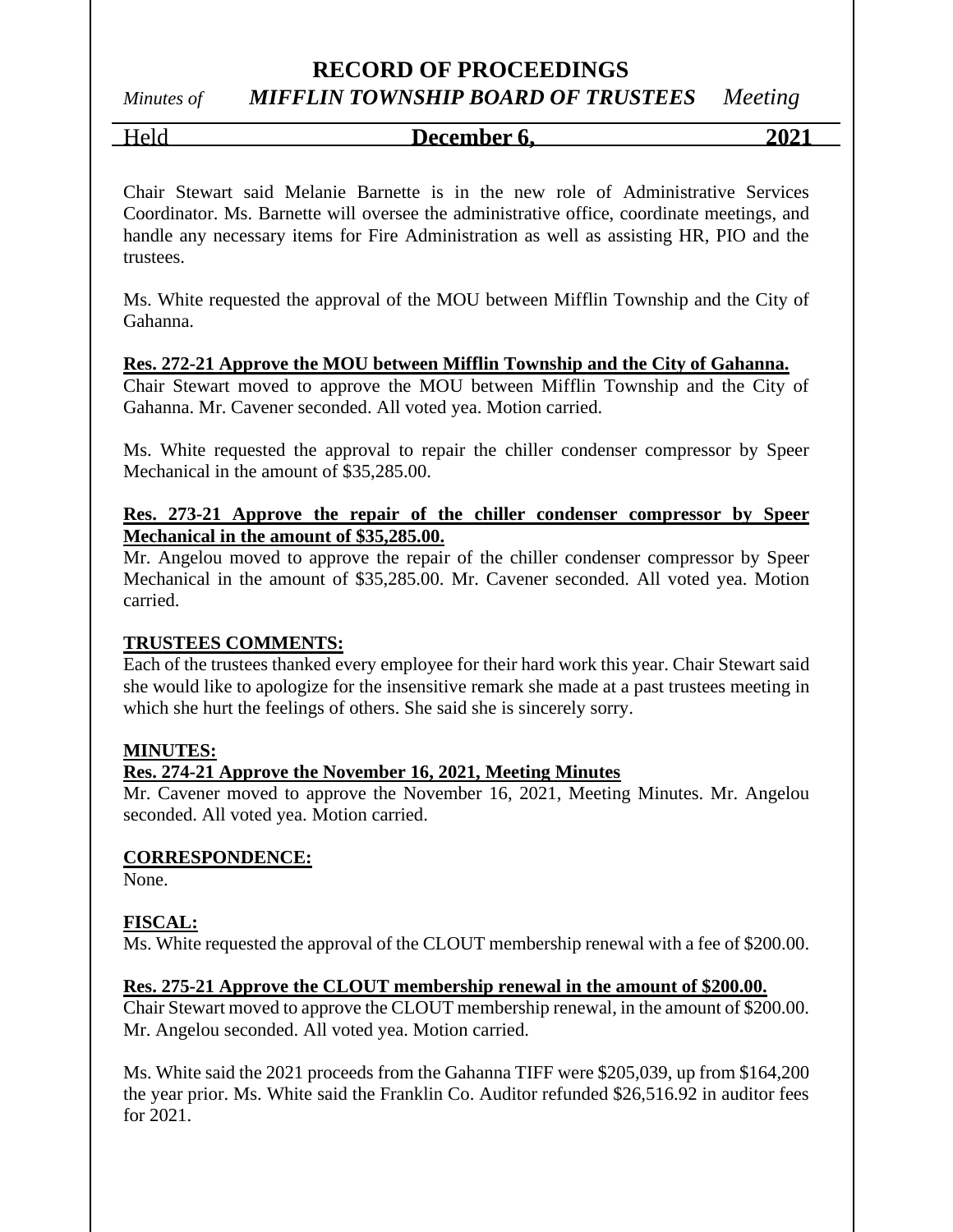# *Minutes of MIFFLIN TOWNSHIP BOARD OF TRUSTEES Meeting*

Held **December 6, 2021**

There was discussion as to how the remaining ARPA funds should be used. Ideas from the department heads included: employee wages, stormwater drainage, premium holiday, and vaccine bonuses. Ms. Kadel referred to her memo containing two proposals. (See Referral File.)

Upon consideration of all the suggestions, Chair Stewart said the trustees support Chief Kauser's recommendation to provide a one-time monetary bonus to all Township employees to thank them for their hard work, dedication, and cooperation over the last two difficult pandemic years. She said the amounts are as follows: \$3,490 for all full-time employees and \$1,745 for all part-time employees to be paid out in December 2021. Chair Stewart said the Fire Division's bonuses should be paid out of EMS funds and the others should be paid out of ARPA funds. Newly hired employees will receive a pro-rated amount. Chair Stewart said this will not come out of taxpayer dollars. She said the balance remaining will be used for the Cordico Wellness mental health application tool that Ms. Kadel recommended, as well as drainage improvements projects.

**Res. 276-21 Approve a one-time bonus in the amount of \$3,490 for Fire Division's fulltime employees and \$1,745 for all part-time employees to be paid out of EMS funds, as well as one-time bonuses in the same amounts for all full-time and part-time employees in Police, Service and Township Administration to be paid out of ARPA funds in December 2021. Newly hired employees will receive a pro-rated amount.**

**\$18,500 of ARPA funds will be used for the purchase of one-year of mental health application from Cordico Wellness, and the remaining balance will be used for drainage projects as determined by Service Director Boggs.**

Chair Stewart moved approve a one-time bonus in the amount of \$3,490 for the Fire Division's full-time employees and \$1,745 for all part-time employees to be paid out of EMS funds, as well as one-time bonuses in the same amounts for all full-time and part-time employees in Police, Service and Township Administration to be paid out of ARPA funds in December 2021. Newly hired employees will receive a pro-rated amount. \$18,500 of ARPA funds will be used for the purchase of one-year of mental health application from Cordico Wellness, and the remaining balance will be used for drainage projects as determined by Service Director Boggs. Mr. Angelou seconded. All voted yea. Motion carried.

#### **HUMAN RESOURCES:**

Ms. Kadel provided updates. She said Jon Hastings, Assured Partners, will not be here today as originally planned as he is awaiting information. Ms. Kadel said Jon Hastings from Assured Partners will not be attending today but plans to provide insurance options at the meeting on December 21, 2021.

#### **SERVICE:**

Mr. Boggs provided updates.

#### **CODE ENFORCEMENT:**

Mr. Boggs said he has been meeting with iWorQ software company about the code enforcement software. It is planned to be launched during the first two weeks of January.